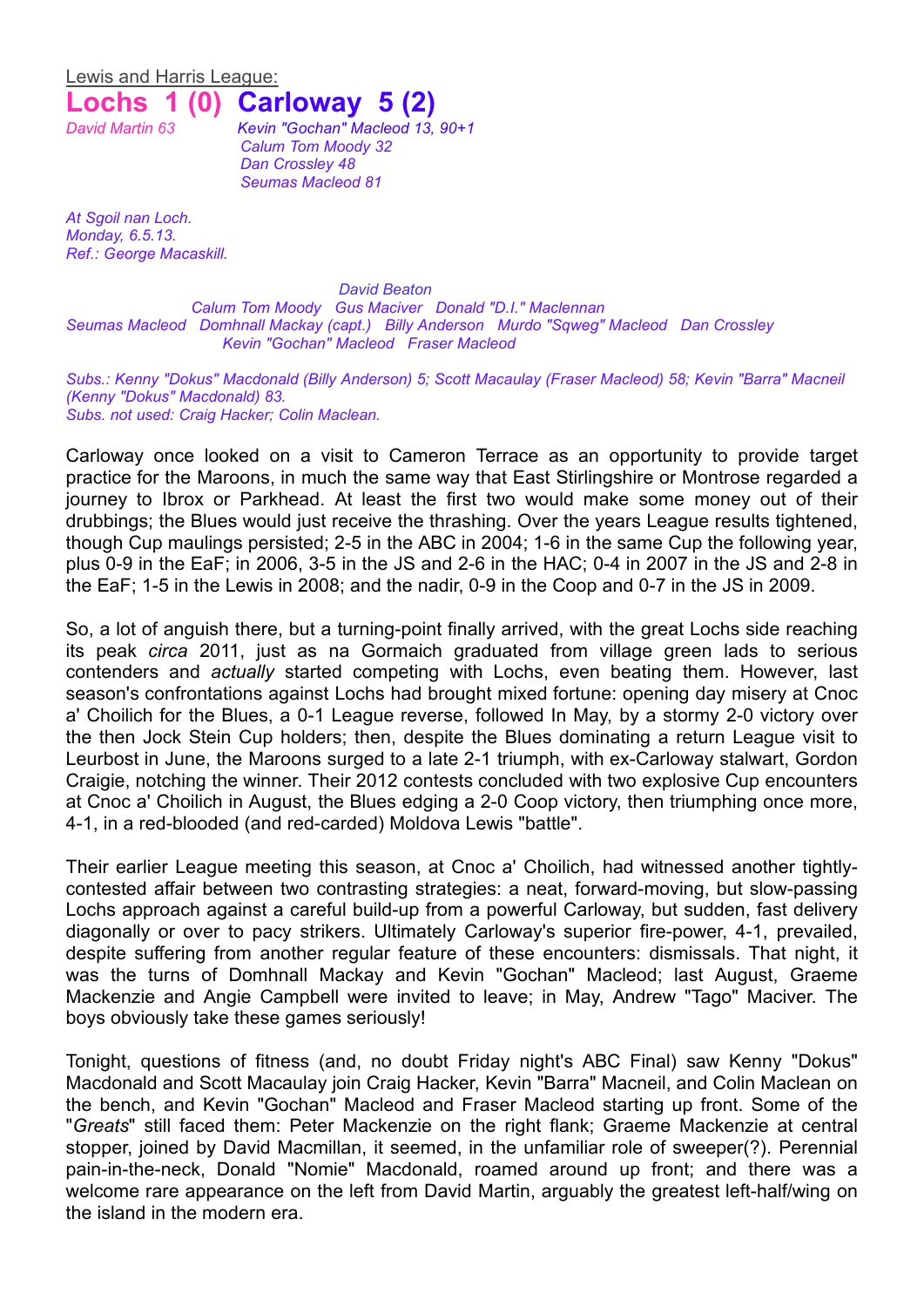Thankfully, the evening, though dull later on, was windless. The players could play football with a ball, not a balloon. The match began predictably, each side respecting the opposition, passing it around, retaining possession - and territory; being ultra-careful. An initial blow for the Blues was the departure of playmaker, Billy Anderson, with hamstring problems, but substitute "Dokus" made his presence effective very soon, moving on to a lovely forward pass down the right and relaying it swiftly ahead of him to Fraser Macleod, who, in turn, swept it in immediately for "Gochan" breaking in the centre behind the retreating defence; but his right-foot stab from 20 metres shot wide of Iain Gillies's right-hand post.

The opener was only delayed 5 minutes, courtesy of Monty Python's "*Ministry of Silly Goals*". A beautifully-flighted "Dokus" free-kick out on the right from 24 metres was met by a cloud of heads, 10 metres in front of Gillies. It spun up towards his right bye-line. Two Lochies followed it, lost it in the air, and it dropped down, hit one of them on the back and bounced back. The lurking "Gochan", to the left of goal, couldn't believe his luck and stabbed it home high into the net (**0-1**). Ouch!

Lochs were obviously rattled and the Blues took advantage: on 15 minutes Seumas Macleod got behind Chris Mackay on the right and squared fast from 12 metres, but a brilliant sliding interception from Peter Mackenzie cleared the danger. A minute later Fraser Macleod was sent clear towards the box on the left but a sprinting Gillies won the race to the ball to boot clear. Eventually, Lochs threatened: on 21 minutes an inviting "Nomie" free-kick from the left edge of the box was headed clear from a cluster of bodies, but immediately a flowing move down the right allowed Dan Crossley to fire over from 24 metres. Then in quick succession, around the half-hour, "Dokus" shot over from the same distance, before seeing his corner on the right headed over by Moody from 14 metres centrally; next, a speculative drive from "Sqweg" cleared the bar from 22 metres.

Lochs were not creating danger, even though Carloway retreated *en masse* when the Maroons had possession. David Macmillan seemed wasted so deep; the midfield lacked imagination unless he pushed up and supported Angie Campbell; and any time the ball did come forward, lack of a convincing target man meant the ball was forfeited too easily to the Blues. "Nomie" couldn't do everything; Martin was neglected for long periods on the left. At the slightest whiff of a threat the Blues adopted a *catennacio* approach Herrera would have been proud of, with Maciver as general, patrolling/ cajoling/ clearing, as second-sweeper.

Then, on 34 minutes, another simple goal: a "Dokus" corner on the left was met by Fraser Macleod's head, under pressure, to come across backwards to Moody on the right of goal, 10 metres out, and he headed down to Gillies's right and inside the goal-post full-back (**0-2**).

The balance of play was inexorably favouring Carloway. An instant break by "Gochan" on the left saw his high diagonal met by the unmarked Fraz Mac's head, 12 metres from goal, but the keeper somehow managed to block with his legs. Two minutes later Fraser Macleod robbed Graeme Mackenzie just inside the Lochs half on the right, moved in at speed on the right but Macmillan managed to get his foot to his low cross to divert away for a corner. Finally, on 39 minutes, an opportunity for the Maroons: "Nomie" managed to win the ball on the left, midway within the Blues half, wall-passed to Macmillan, then raced on into the box, but Beaton anticipated his drive at the near post from 16 metres.

## **Half-Time: Lochs 0 Carloway 2**

Whatever solutions were discussed in the Lochs dressing-room at the break were rendered invalid right away. On 48 minutes "Gochan" was sent clear down the right and 18 metres from the bye-line sent the sweetest of high squared crosses for Crossley to meet with his head in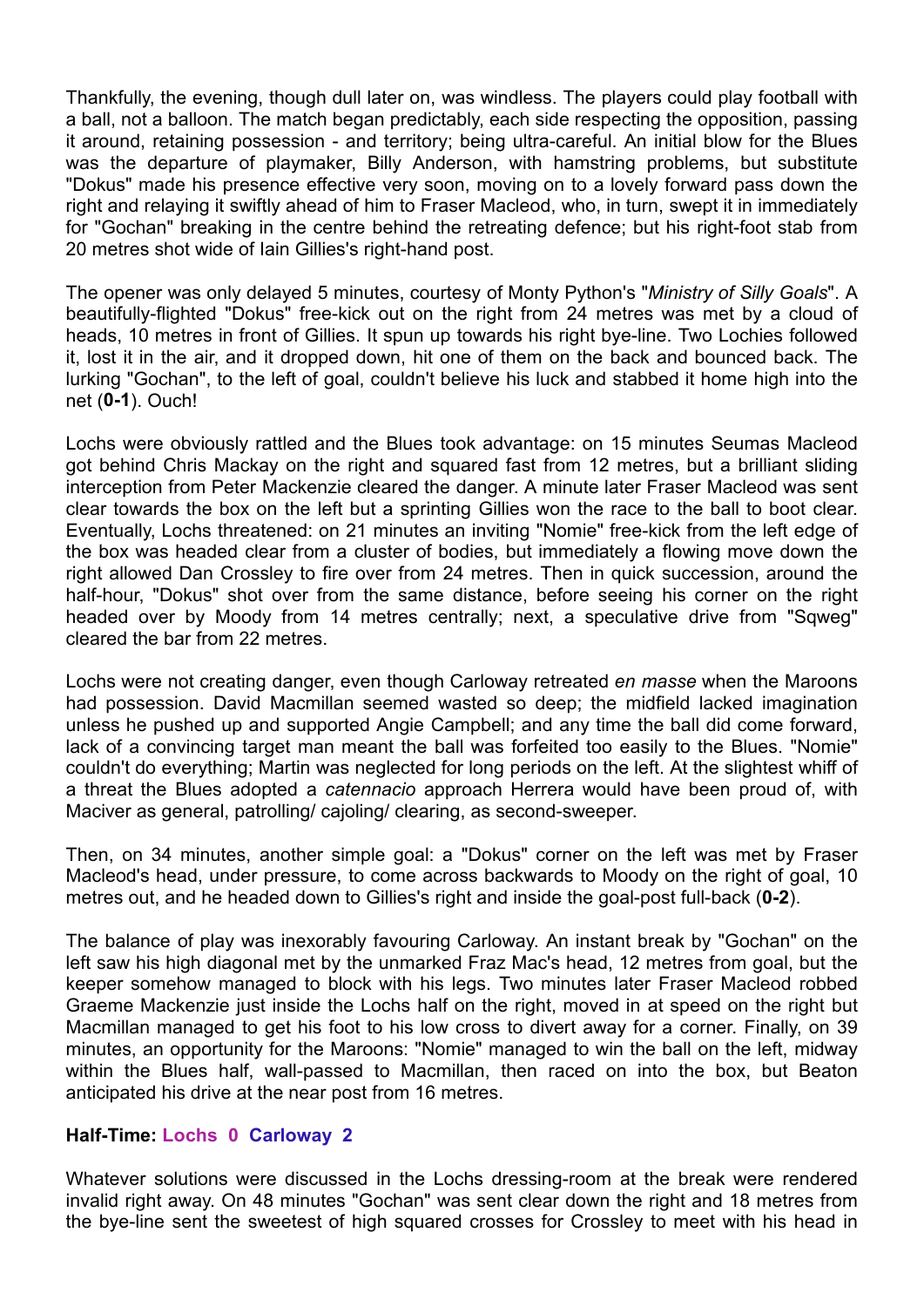front of goal and glance in off Gillies's right-hand post (**0-3**).

There is no such phrase as "*damage limitation*" in island football. Lochs felt compelled to chase the game, leaving huge gaps at the back. Three minutes later Fraz Mac once more released "Gochan" through the middle but Gillies reacted well to block and hold his low drive from 20 metres. Lochs retaliated on 52 minutes when a Macmillan free-kick from 22 metres on the left of the box was diverted for a corner by "D.I."; then another from "Nomie" on the right, 14 metres from the bye-line broke square across goal to Macmillan at the far post, but Beaton beat his straight drive away.

On the hour Macaulay was sent clear through the middle by a glorious diagonal behind the line from "Gochan", out on the right, but Gillies rushed out to make a brilliant defence block with his left hand, 16 metres from goal. A Seumas Macleod drive just over from 16 metres on the hour preceded a ray of hope appearing for the Maroons. A breaking Peter Mackenzie succeeded in sending a high cross from the right, 18 metres from the bye-line, to the far post, where the ball broke down to Martin, 10 metres out. He took one step in, then sent a rising right-foot rasper in, which was sharply deflected to Beaton's right. (**1-3**).

However, try as they may, Lochs were unable to press, as the pace of the Carloway breaks, especially on the wings, supplying powerful strikers, continually tested. This in turn kept Macmillan deep; Campbell isolated. On 67 minutes a speculative low drive from Moody, 24 metres from goal was carefully held by Gillies. Macmillan also shot over from 24 metres, before a mazy Crossley run down the left set up "Dokus" on the edge of the box but his drive went wide of Gillies's right-hand post.

With 15 minutes left, a Macmillan free-kick on the right, 20 metres from the line, led to a stramash in the Carloway box, before being booted clear for a corner on Beaton's right. The resulting corner was met by a Lochs head at the near post, 12 metres out, but somehow the downward header was flicked over the bar by an instinctive swipe from Crossley. A minute later "Sqweg' was sent clear through the middle but, one-on-one, from 18 metres he chipped the ball over Gillies - and the bar. Then Macaulay won a tussle with Peter Mackenzie in the centre, inside the area 16 metres out, turned and hooked, but Gillies read him well to snatch the ball high to his left.

Finally, on 81 minutes, a stunning strike settled the night. A disputed free-kick was awarded on the right-hand edge of the Lochs box, and while Moody and Campbell gave each other their thoughts thereon, "Sqweg" slipped the ball intelligently to Seumas Macleod, wide and unmarked. He moved forwards, turned in, and sent a pile-driver just inside the near post from 16 metres, the weight of the ball too heavy for Gillies to keep out (**1-4**).

Five minutes later Macaulay sent a defence-splitter forward from the halfway line, which "Gochan" sped on to like an express train. He drew the keeper, whizzed to his left, then cut the ball goalwards, only for a covering defender to race and block for a corner, from which Seumas Macleod blazed just over from 16 metres. In added-on time, the irrepressible "Gochan" charged once more down the right, this time off a Maciver breaker, carried to the right edge of the box, then sent a low drive across Gillies into the far corner (**1-5**).

## **Half-Time: Lochs 1 Carloway 5**

The score-line reflects an insatiable competition for position on the scoring pecking order at Cnoc a' Choilich, between Fraz Mac, "Gochan", "Dokus", Macaulay, and Crossley. Even without Billy Anderson, the golden defence-splitters still came, time after time. The main difference between the sides was, as in the earlier League game, strike capability. Lochs were weakest on the left, increasingly later on through the centre and on the right too, as David Macmillan and